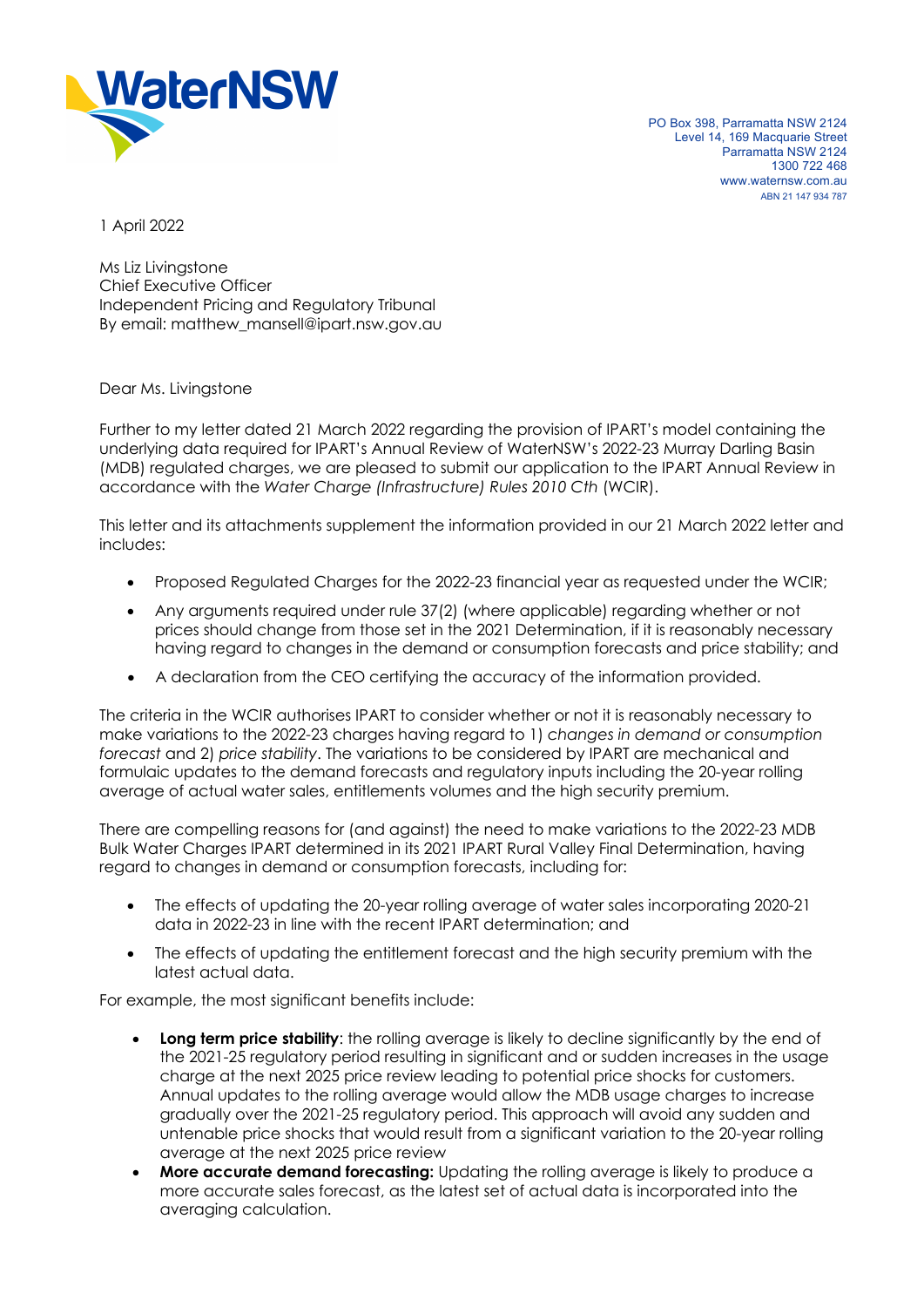Notwithstanding these compelling arguments, and amid the economic uncertainty caused by the recent flooding rains, the raising cost pressures experienced by the regions (such as business input costs and inflation), and noting the recent pricing determination saw an average increase in customer bills of 30% across all valleys less than six months ago, WaterNSW considers that it is not reasonably necessary to update the MDB charges to account for changes in demand or consumption forecast.

At this time, WaterNSW's submits that there is a need to provide much needed price relief to the regions. As such, **WaterNSW considers that the MDB charges should be adjusted only for the Marchto-March inflation factor specified in the 2021 IPART Determination**.

WaterNSW considers that there is merit in introducing a more formula-driven price adjustment in the MDB valleys that secures both sufficient revenue streams to WaterNSW whilst maintaining price stability for our customers. WaterNSW welcomes the preliminary findings of IPART's Economic Framework Review in which IPART is committed to exploring the benefits of implementing more flexible forms of price control, such as revenue caps. We look forward to working with IPART in the next price review on the introduction of potential pricing mechanisms that would provide WaterNSW with a reasonable opportunity to recover its prudent and efficient costs over the regulatory period.

Should you have any questions regarding this application, please do not hesitate to contact Michael Martinson, Manager Economic Regulation on

Yours sincerely



**Andrew George Chief Executive Officer**

**Attachments** 

- Proposed Regulated Charges and estimated bill impacts for 2022-23 financial year
- Information on demand and consumption forecasts
- Statement on the expected voluntary telemetry take-up rate for 2022-23
- Signed Responsibility Statement
- Completed IPART *WaterNSW Annual update model 2022-23*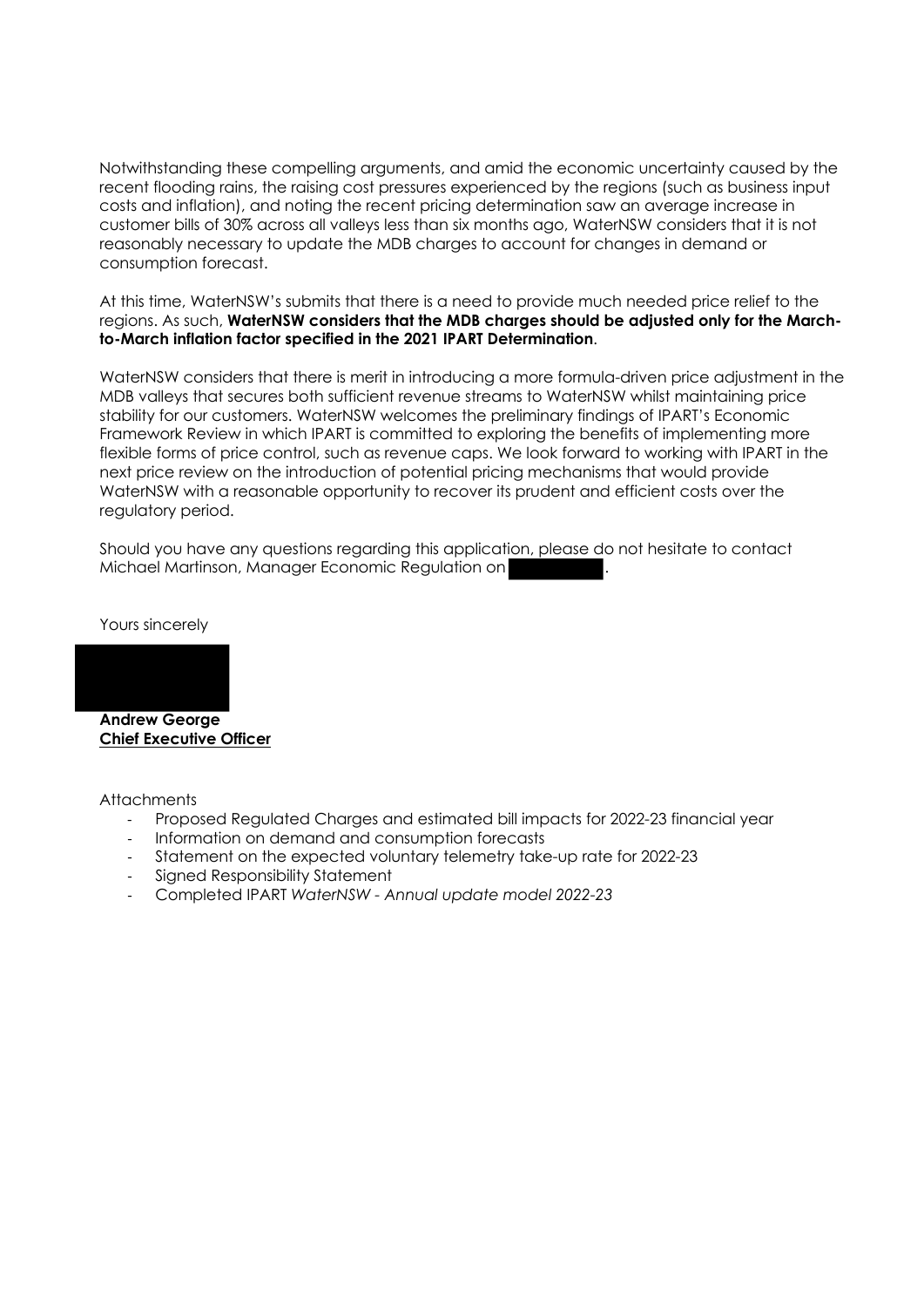## **2022-23 MDB Regulated Charges Updated by CPI**

WaterNSW has calculated the 2022-23 MDB Regulated Charges by converting the charges presented in IPART's 2022-25 Rural Valley Bulk Water Determination from 2021-22 dollars into nominal dollars using IPART's estimate of the change in the CPI index from 2021-22 to 2022-23 of 3.2%.

|                                                                      | 2021-22    | 2022-23    | % Variance |
|----------------------------------------------------------------------|------------|------------|------------|
| Table 1 Entitlement charges for MDB Valleys (\$/ML or \$/unit share) |            |            |            |
|                                                                      | nominal \$ | nominal \$ |            |
| <b>High Security Charge</b>                                          |            |            |            |
| <b>Border</b>                                                        | 6.58       | 6.79       | 3.2%       |
| Gwydir                                                               | 17.40      | 17.96      | 3.2%       |
| Namoi                                                                | 28.93      | 29.86      | 3.2%       |
| Peel                                                                 | 61.36      | 63.32      | 3.2%       |
| Lachlan                                                              | 25.10      | 25.90      | 3.2%       |
| Macquarie                                                            | 20.18      | 20.83      | 3.2%       |
| Murray                                                               | 2.26       | 2.33       | 3.1%       |
| Murrumbidgee                                                         | 4.17       | 4.30       | 3.1%       |
| <b>General Security Charge</b>                                       |            |            |            |
| <b>Border</b>                                                        | 2.41       | 2.49       | 3.3%       |
| Gwydir                                                               | 4.04       | 4.17       | 3.2%       |
| Namoi                                                                | 10.10      | 10.42      | 3.2%       |
| Peel                                                                 | 5.82       | 6.01       | 3.3%       |
| Lachlan                                                              | 3.71       | 3.83       | 3.2%       |
| Macquarie                                                            | 3.94       | 4.07       | 3.3%       |
| Murray                                                               | 0.99       | 1.02       | 3.0%       |
| Murrumbidgee                                                         | 1.43       | 1.48       | 3.5%       |
| Lowbidgee                                                            | 1.72       | 1.78       | 3.5%       |

The charges are presented in the tables below:

|                                                                     | 2021-22    | 2022-23    | % Variance |
|---------------------------------------------------------------------|------------|------------|------------|
| Table 2 Usage charges for MDB Valleys (excluding Lowbidgee) (\$/ML) |            |            |            |
|                                                                     | nominal \$ | nominal \$ |            |
| <b>Border</b>                                                       | 7.03       | 7.25       | 3.1%       |
| Gwydir                                                              | 17.19      | 17.74      | 3.2%       |
| Namoi                                                               | 30.88      | 31.87      | 3.2%       |
| Peel                                                                | 24.51      | 25.29      | 3.2%       |
| Lachlan                                                             | 31.17      | 32.17      | 3.2%       |
| Macquarie                                                           | 21.64      | 22.33      | 3.2%       |
| Murray                                                              | 2.93       | 3.02       | 3.1%       |
| Murrumbidgee                                                        | 4.97       | 5.13       | 3.2%       |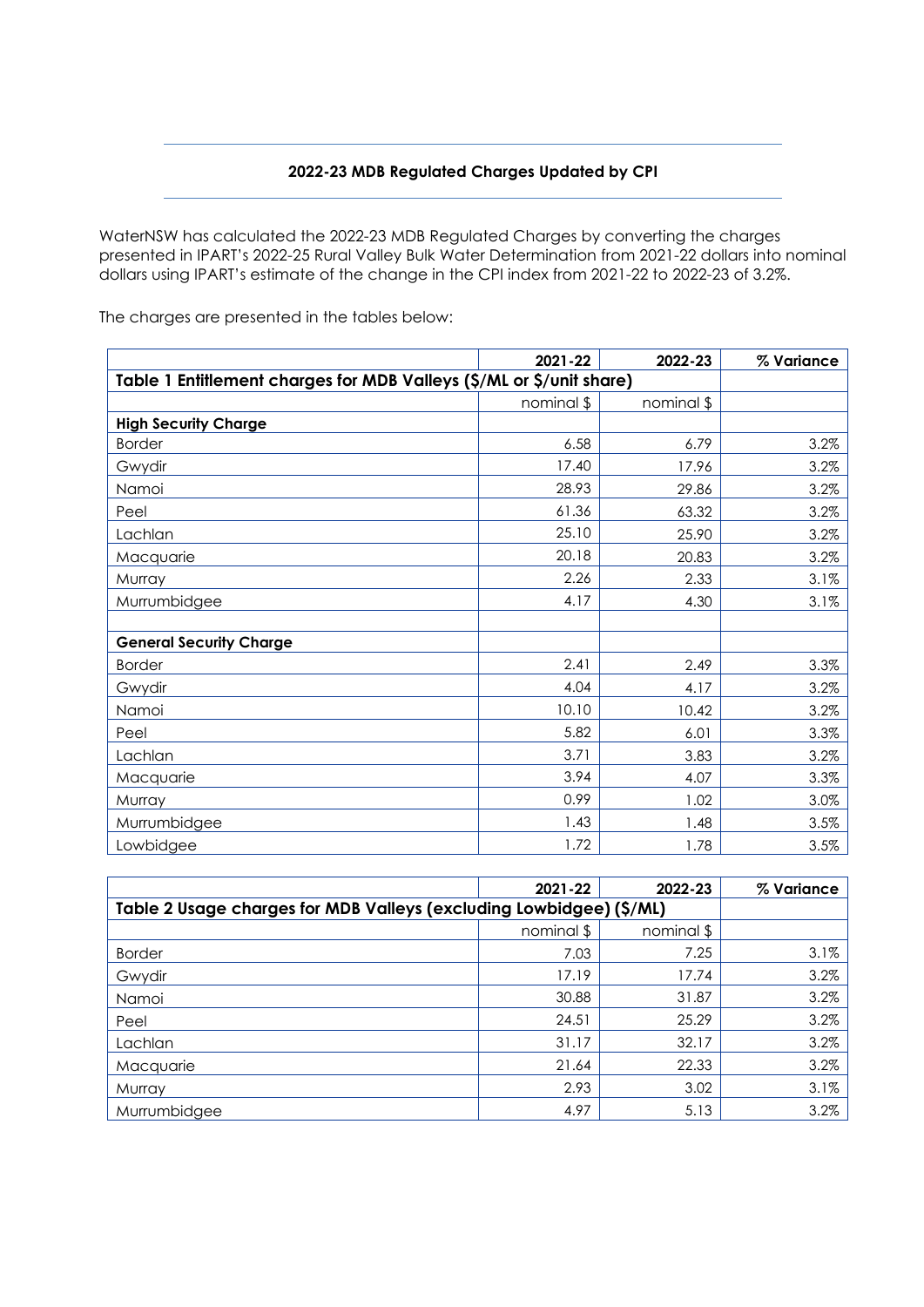|                                                                                 | 2021-22    | 2022-23    | % Variance |
|---------------------------------------------------------------------------------|------------|------------|------------|
| Table 3 MDBA/BRC entitlement charges (\$/ML of<br>entitlement or \$/unit share) |            |            |            |
|                                                                                 | nominal \$ | nominal \$ | nominal \$ |
| High Security Licence (\$/ML of Entitlement or<br>\$/unit share)                |            |            |            |
| <b>Border</b>                                                                   | 4.84       | 4.99       | 3.1%       |
| Murray                                                                          | 8.64       | 8.92       | 3.2%       |
| Murrumbidgee                                                                    | 1.86       | 1.92       | 3.2%       |
| General Security Licence (\$/ML of Entitlement<br>or $\frac{5}{unit}$ share)    |            |            |            |
| <b>Border</b>                                                                   | 1.77       | 1.83       | 3.4%       |
| Murray                                                                          | 3.80       | 3.92       | 3.2%       |
| Murrumbidgee                                                                    | 0.64       | 0.66       | 3.1%       |

|                                        | 2021-22    | 2022-23          | % Variance |
|----------------------------------------|------------|------------------|------------|
| Table 4 MDBA/BRC usage charges (\$/ML) |            |                  |            |
|                                        | nominal \$ | nominal \$       | nominal \$ |
| <b>Border</b>                          | 0.86       | 0.89             | 3.5%       |
| Murrav                                 | 1.85       | 1.9 <sup>1</sup> | 3.2%       |
| Murrumbidgee                           | 0.37       | 0.38             | $2.7\%$    |

|                                                             | 2021-22    | 2022-23    | % Variance |
|-------------------------------------------------------------|------------|------------|------------|
| Table 5 Irrigation corporations and districts discount (\$) |            |            |            |
|                                                             | nominal \$ | nominal \$ |            |
| Murray Irrigation Limited                                   | 730,932.58 | 721,913.93 | $-1.2%$    |
| Western Murray Irrigation Limited                           | 18,465.24  | 18,237.50  | $-1.2%$    |
| West Corurgan                                               | 36,552.12  | 36,101.42  | $-1.2%$    |
| Moira Irrigation Scheme                                     | 19,288.76  | 19.050.72  | $-1.2%$    |
| Eagle Creek Scheme                                          | 6,904.67   | 6,819.46   | $-1.2%$    |
| Murrumbidgee Irrigation Limited                             | 625,285.01 | 612,972.91 | $-2.0\%$   |
| Coleambally Irrigation Limited                              | 267.976.74 | 262,699.73 | $-2.0%$    |
| Jemalong Irrigation Limited                                 | 56,068.42  | 58,153.20  | 3.7%       |

|                                                                              | 2021-22    | 2022-23    | % Variance |
|------------------------------------------------------------------------------|------------|------------|------------|
| Table 6 Entitlement charges for Coastal Valleys (\$/ML of entitlement or     |            |            |            |
| \$/unit share)                                                               |            |            |            |
|                                                                              | nominal \$ | nominal \$ | nominal \$ |
| High Security Licence (\$/ML of Entitlement or<br>\$/unit share)             |            |            |            |
| North Coast                                                                  | 12.82      | 13.23      | 3.2%       |
| Hunter                                                                       | 19.94      | 20.58      | 3.2%       |
| South Coast                                                                  | 33.56      | 34.63      | 3.2%       |
| General Security Licence (\$/ML of Entitlement<br>or $\frac{5}{unit}$ share) |            |            |            |
| North Coast                                                                  | 9.94       | 10.26      | 3.2%       |
| Hunter                                                                       | 15.49      | 15.99      | 3.2%       |
| South Coast                                                                  | 17.60      | 18.16      | 3.2%       |

|                                                   | $2021 - 22$ | 2022-23    | $\%$ Variance |
|---------------------------------------------------|-------------|------------|---------------|
| Table 7 Usage charges for Coastal Valleys (\$/ML) |             |            |               |
|                                                   | nominal \$  | nominal \$ |               |
| North Coast                                       | 18.98       | 19.59      | $3.2\%$       |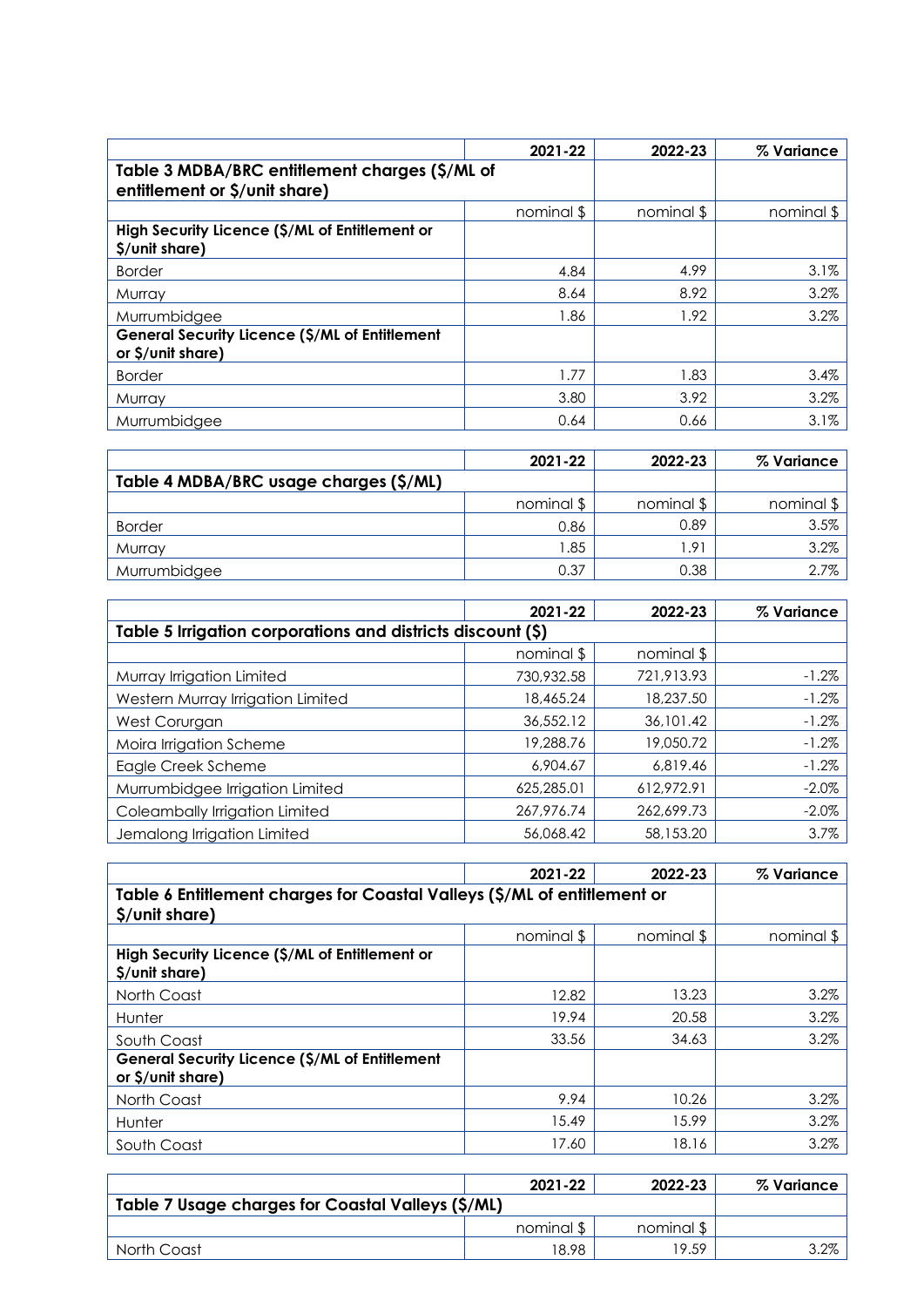| Hunter           | $\sqrt{2}$<br>ີ<br>7.10 | $\rightarrow$<br><b>Q</b><br>4<br>$\cdots$ | 3.2%    |
|------------------|-------------------------|--------------------------------------------|---------|
| South C<br>Coast | 18.80                   | .40<br>۱O                                  | $3.2\%$ |

|                                                                     | 2021-22    | 2022-23    | % Variance |
|---------------------------------------------------------------------|------------|------------|------------|
| Table 8 Fish River Supply Scheme customers - bulk raw water (\$/kL) |            |            |            |
|                                                                     | nominal \$ | nominal \$ |            |
| <b>Access Charge</b>                                                |            |            |            |
| Major Customers (except Oberon Council)                             | 0.49       | 0.51       | $4.1\%$    |
| Oberon Council                                                      | 0.42       | 0.43       | 2.4%       |
| <b>Minor Customers</b>                                              | 0.49       | 0.51       | 4.1%       |
| First tier usage charge                                             |            |            |            |
| Major Customers (except Oberon Council)                             | 0.33       | 0.34       | 3.0%       |
| Oberon Council                                                      | 0.26       | 0.27       | 3.8%       |
| <b>Minor Customers</b>                                              | 0.33       | 0.34       | 3.0%       |
| Second tier usage charge                                            |            |            |            |
| Major Customers (except Oberon Council)                             | 0.82       | 0.85       | 3.7%       |
| Oberon Council                                                      | 0.68       | 0.70       | 2.9%       |
| <b>Minor Customers</b>                                              | 0.82       | 0.85       | 3.7%       |

|                                                                          | 2021-22    | 2022-23    | % Variance |
|--------------------------------------------------------------------------|------------|------------|------------|
| Table 9 Fish River Supply Scheme customers - bulk filtered water (\$/kL) |            |            |            |
|                                                                          | nominal \$ | nominal \$ | nominal \$ |
| <b>Access Charge</b>                                                     |            |            |            |
| <b>Major Customers</b>                                                   | 0.86       | 0.89       | 3.5%       |
| <b>Minor Customers</b>                                                   | 0.86       | 0.89       | 3.5%       |
| First tier usage charge                                                  |            |            |            |
| <b>Major Customers</b>                                                   | 0.53       | 0.55       | 3.8%       |
| <b>Minor Customers</b>                                                   | 0.53       | 0.55       | 3.8%       |
| Second tier usage charge                                                 |            |            |            |
| <b>Major Customers</b>                                                   | 1.39       | 1.43       | 2.9%       |
| <b>Minor Customers</b>                                                   | 1.39       | 1.43       | 2.9%       |

|                                               | 2021-22    | 2022-23    | % Variance |
|-----------------------------------------------|------------|------------|------------|
| Table 10 Meter service charges (\$ per meter) |            |            |            |
|                                               | nominal \$ | nominal \$ |            |
| 50 <sub>mm</sub>                              | 481.16     | 496.56     | 3.2%       |
| 80mm                                          | 483.40     | 498.87     | 3.2%       |
| 100mm                                         | 483.39     | 498.86     | 3.2%       |
| I50mm                                         | 489.07     | 504.72     | 3.2%       |
| 200mm                                         | 491.88     | 507.62     | 3.2%       |
| 250mm                                         | 494.48     | 510.30     | 3.2%       |
| 300mm                                         | 501.20     | 517.24     | 3.2%       |
| 350mm                                         | 531.39     | 548.39     | 3.2%       |
| 400mm                                         | 549.37     | 566.95     | 3.2%       |
| 450mm                                         | 552.83     | 570.52     | 3.2%       |
| 500mm                                         | 567.56     | 585.72     | 3.2%       |
| 600mm                                         | 586.43     | 605.20     | 3.2%       |
| 700mm                                         | 608.85     | 628.33     | 3.2%       |
| 750mm                                         | 640.25     | 660.74     | 3.2%       |
| 800mm                                         | 661.47     | 682.64     | 3.2%       |
| 900mm                                         | 668.19     | 689.57     | 3.2%       |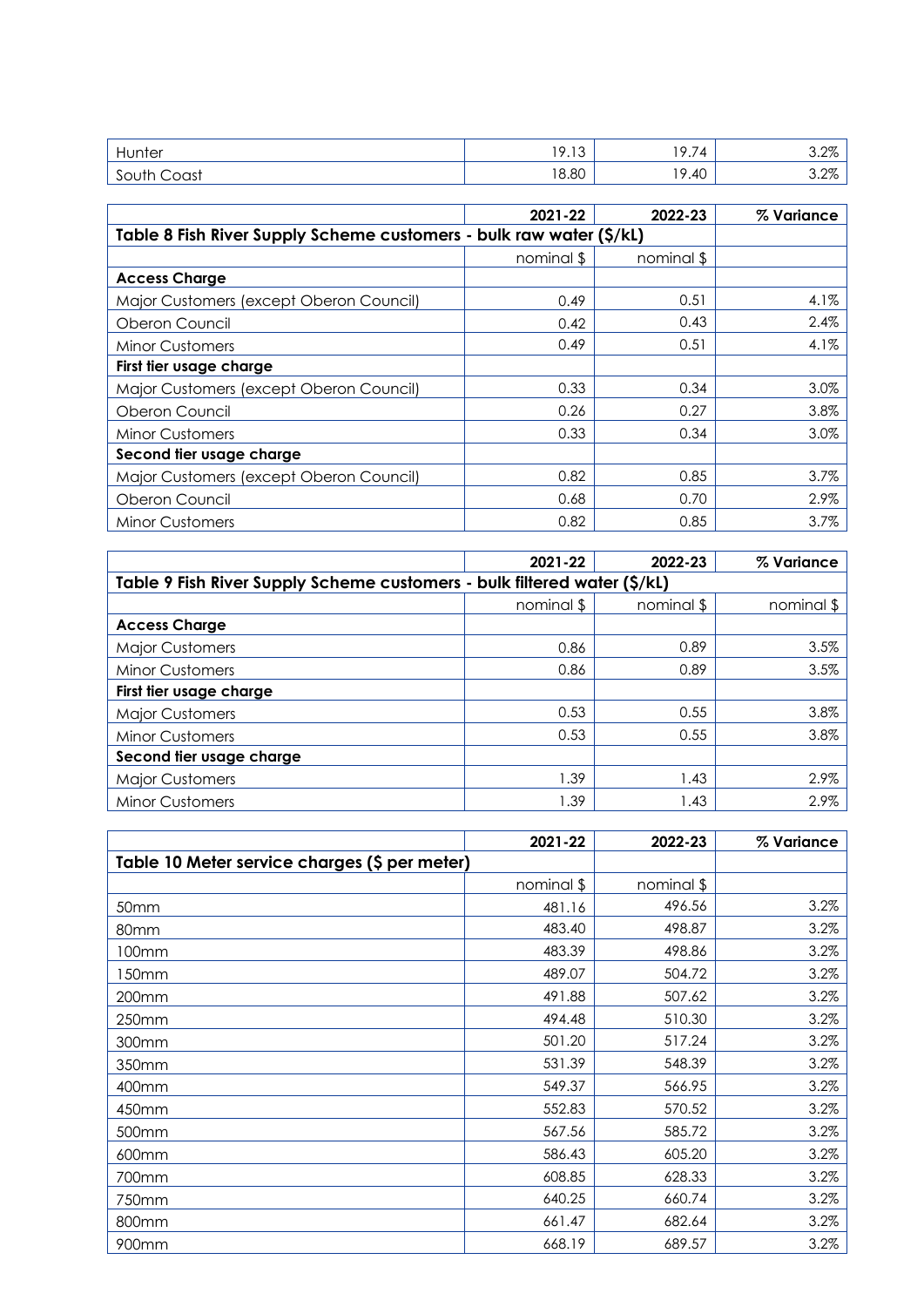| 000mm              | 680.60                       | 702.38                         | റ റത<br>0.270 |
|--------------------|------------------------------|--------------------------------|---------------|
| <sup>n</sup> nnnel | $\cap$<br>$\Omega$<br>ນບ6.ບວ | $-0$<br>$\sim$<br>84.<br>5,5U7 | . റത<br>0.270 |

|                                                                     | 2021-22    | 2022-23    | % Variance |
|---------------------------------------------------------------------|------------|------------|------------|
| Table 11 Meter accuracy testing charges (\$ per meter)              |            |            |            |
|                                                                     | nominal \$ | nominal \$ |            |
| Refundable meter accuracy deposit                                   | 1,750.00   | 1,750.00   | $0.0\%$    |
| Total charge (if meter is found to be within<br>accuracy standards) |            |            |            |
| Verification and testing in situ                                    | 4,677.28   | 4,826.95   | 3.2%       |
|                                                                     |            |            |            |
| Lab verification and testing                                        | 6,999.03   | 7,223.00   | 3.2%       |

|                                                     | 2021-22    | 2022-23    | % Variance |
|-----------------------------------------------------|------------|------------|------------|
| Table 12 Other Miscellaneous Charges (\$ per meter) |            |            |            |
|                                                     | nominal \$ | nominal \$ | nominal \$ |
| Trade processing charge per application             | 49.92      | 51.52      | 3.2%       |
| <b>Fish River Connection Charge</b>                 |            |            |            |
| Low complexity connection                           | 926.38     | 956.02     | 3.2%       |
| Medium complexity connection                        | 3,512.39   | 3,624.79   | 3.2%       |
| High complexity connection                          | 7,181.32   | 7,411.12   | 3.2%       |
| <b>Fish River Disconnection Charge</b>              | 260.80     | 269.15     | 3.2%       |

|                                          |      |             |            | $\%$     |
|------------------------------------------|------|-------------|------------|----------|
|                                          |      | $2021 - 22$ | 2022-23    | Variance |
| <b>Table 13 Annual Scheme Management</b> |      |             |            |          |
| Charge                                   | (\$) |             |            |          |
|                                          |      | nominal \$  | nominal \$ |          |
| Proportion of voluntary telemetry uptake |      |             |            |          |
| $0\% - 25\%$                             |      | 73.26       | 75.60      | 3.2%     |
| $>25\% - 50\%$                           |      | 66.01       | 68.12      | 3.2%     |
| $>50\% - 75\%$                           |      | 58.75       | 60.63      | 3.2%     |
| $>75\% - 100\%$                          |      | 51.49       | 53.14      | 3.2%     |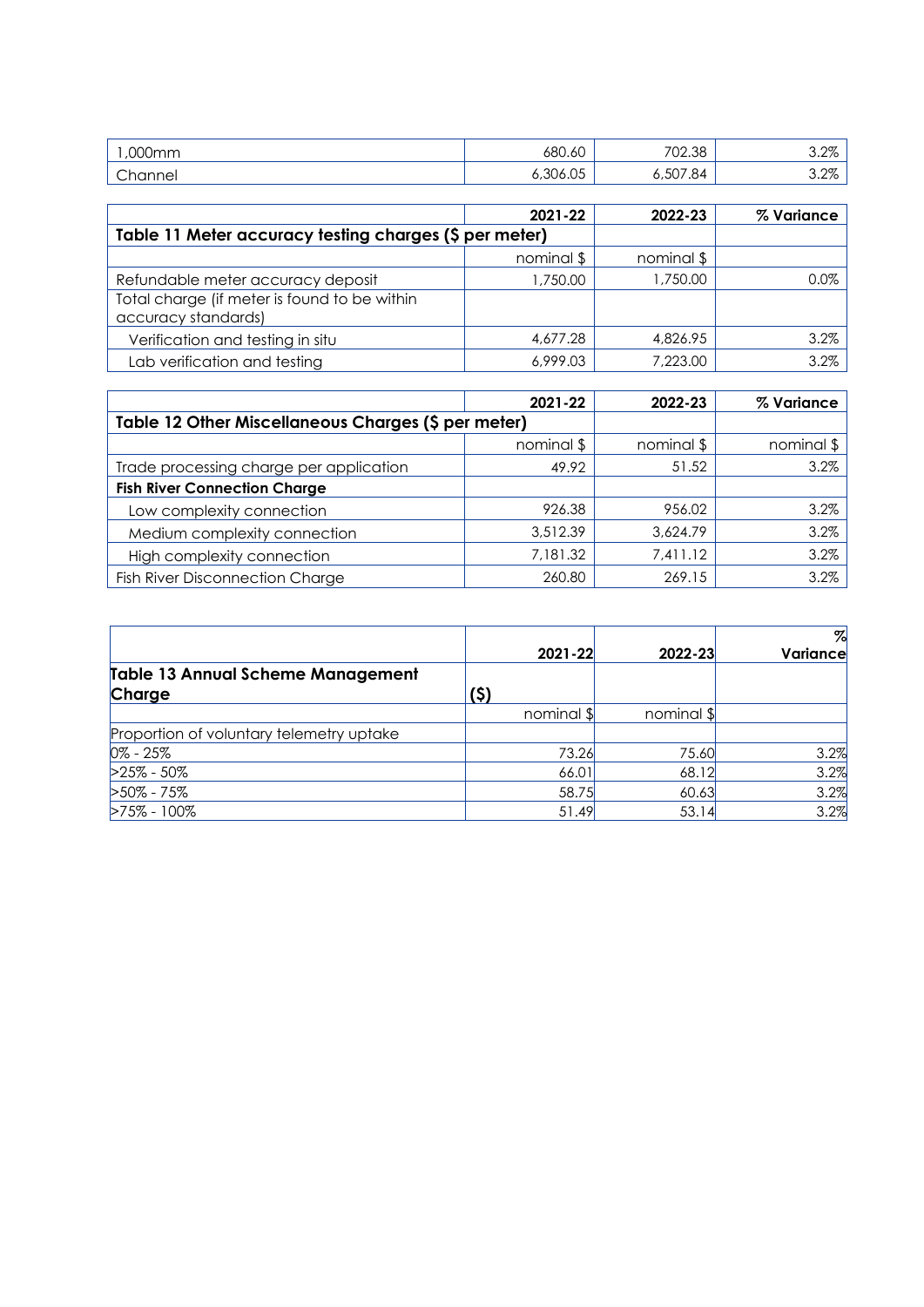|                                                |            |            | Z        |
|------------------------------------------------|------------|------------|----------|
|                                                | 2021-22    | 2022-23    | Variance |
| <b>Table 14 Annual Government-Owned Meter</b>  |            |            |          |
| service charges                                |            |            |          |
|                                                | nominal \$ | nominal \$ |          |
| Meter service charge - operating costs (\$ per |            |            |          |
| Government-Owned Meter)                        | 898.85     | 927.61     | 3.2%     |
| Meter service charge for channel meters-       |            |            |          |
| operating costs (\$ per Government-Owned       |            |            |          |
| Meter)                                         | 6306.04    | 6,507.83   | 3.2%     |
| Meter service charge - capital costs (\$ per   |            |            |          |
| Government-Owned Meter)                        | 0          | 0.00       | N/A      |

|                                          |            |            | %        |
|------------------------------------------|------------|------------|----------|
|                                          | 2021-22    | 2022-23    | Variance |
| Table 15 Annual telemetry service charge |            |            |          |
| (\$ per meter)                           |            |            |          |
|                                          | nominal \$ | nominal \$ |          |
| Proportion of voluntary telemetry uptake |            |            |          |
| $0\% - >25\%$                            | 226.49     | 233.74     | 3.2%     |
| $25\% - 50\%$                            | 208.74     | 215.42     | 3.2%     |
| $50\% - 275\%$                           | 191.41     | 197.54     | 3.2%     |
| 75% or more                              | 182.11     | 187.94     | 3.2%     |

|                                              |            |            | Z        |
|----------------------------------------------|------------|------------|----------|
|                                              | 2021-22    | 2022-23    | Variance |
| <b>Table 16 Annual non-telemetry service</b> |            |            |          |
| charge (\$ per meter)                        |            |            |          |
|                                              | nominal \$ | nominal \$ |          |
| Proportion of voluntary telemetry uptake     |            |            |          |
| $25\% - 50\%$                                | 218.57     | 225.56     | 3.2%     |
| 50% - >75%                                   | 218.57     | 225.56     | 3.2%     |
| 75% or more                                  | 218.57     | 225.56     | 3.2%     |

|                                            |            |            | Z.       |
|--------------------------------------------|------------|------------|----------|
|                                            | 2021-22    | 2022-23    | Variance |
| Table 17 Exit fee (\$ per meter)           |            |            |          |
|                                            | nominal \$ | nominal \$ |          |
| Average capital expenditure (\$ per meter) | 0.00       | 0.00       | N/A      |
| Daily depreciation (\$ per meter)          | 0.00       | 0.00       | N/A      |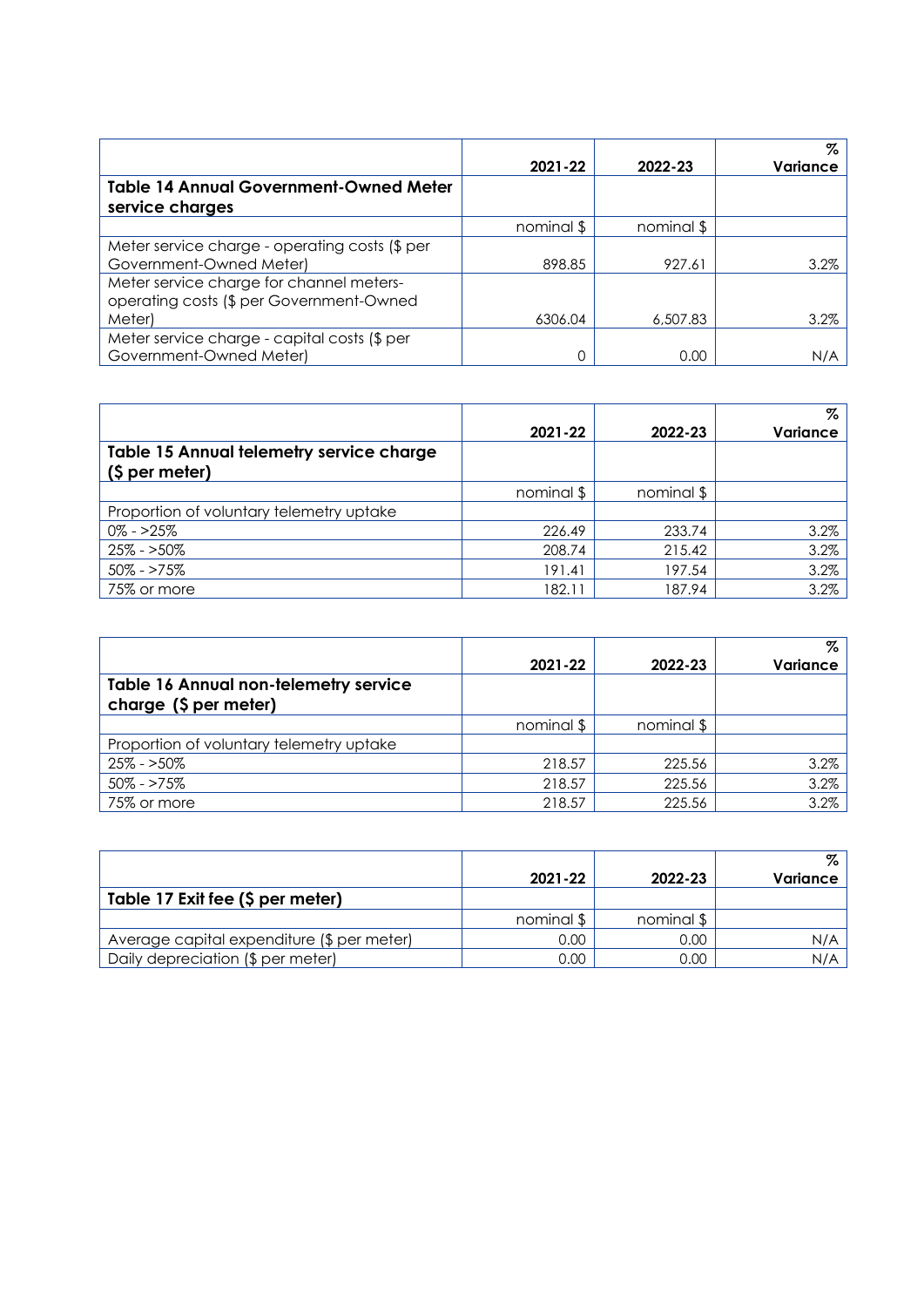### **Bill Impacts – Charges Updated by CPI**

**TABLE 18- INDICATIVE BILLS FOR HIGH SECURITY CUSTOMERS - WaterNSW CHARGES 2021-22 Bills 2022-23 Bills % Variance** nominal \$ nominal \$ **Small consumption customers** Border 1,361 1,404 3.2% Gwydir 3,459 3,570 3.2% Namoi 5,981 6,173 3.2% Peel 8,587 8,861 3.2% Lachlan 5,627 5,807 3.2% Macquarie 2.2% Murray 3.1% (1990) 3.1% (1991) 3.1% (1991) 3.1% (1991) 3.1% (1991) 3.1% (1991) 3.1% Murrumbidgee 3.2% Lowbidgee N/A **Medium consumption customers** Border 6,805 7,020 3.2% Gwydir 17,295 17,850 3.2% Namoi 29,905 30,865 3.2% Peel 42,935 44,305 3.2% Lachlan 28,135 29,035 3.2% Macquarie 20,910 20,910 21,580 3.2% Murray 2,675 2,675 2,675 3.1% Murrumbidgee 3.2% and 4,570 4,715 4.715 3.2% Lowbidgee N/A **Large consumption customers** Border 13,610 14,040 3.2% Gwydir 34,590 35,700 3.2% Namoi 59,810 61,730 3.2% Peel 85,870 88,610 3.2% Lachlan 56,270 58,070 3.2% Macquarie 2.2% Murray 5,190 5,350 3.1% Murrumbidgee 3.2% Lowbidgee N/A *Note: based on a 100% utilisation rate for High Security customers.*

WaterNSW has calculated the 2022-23 bill impacts as shown below: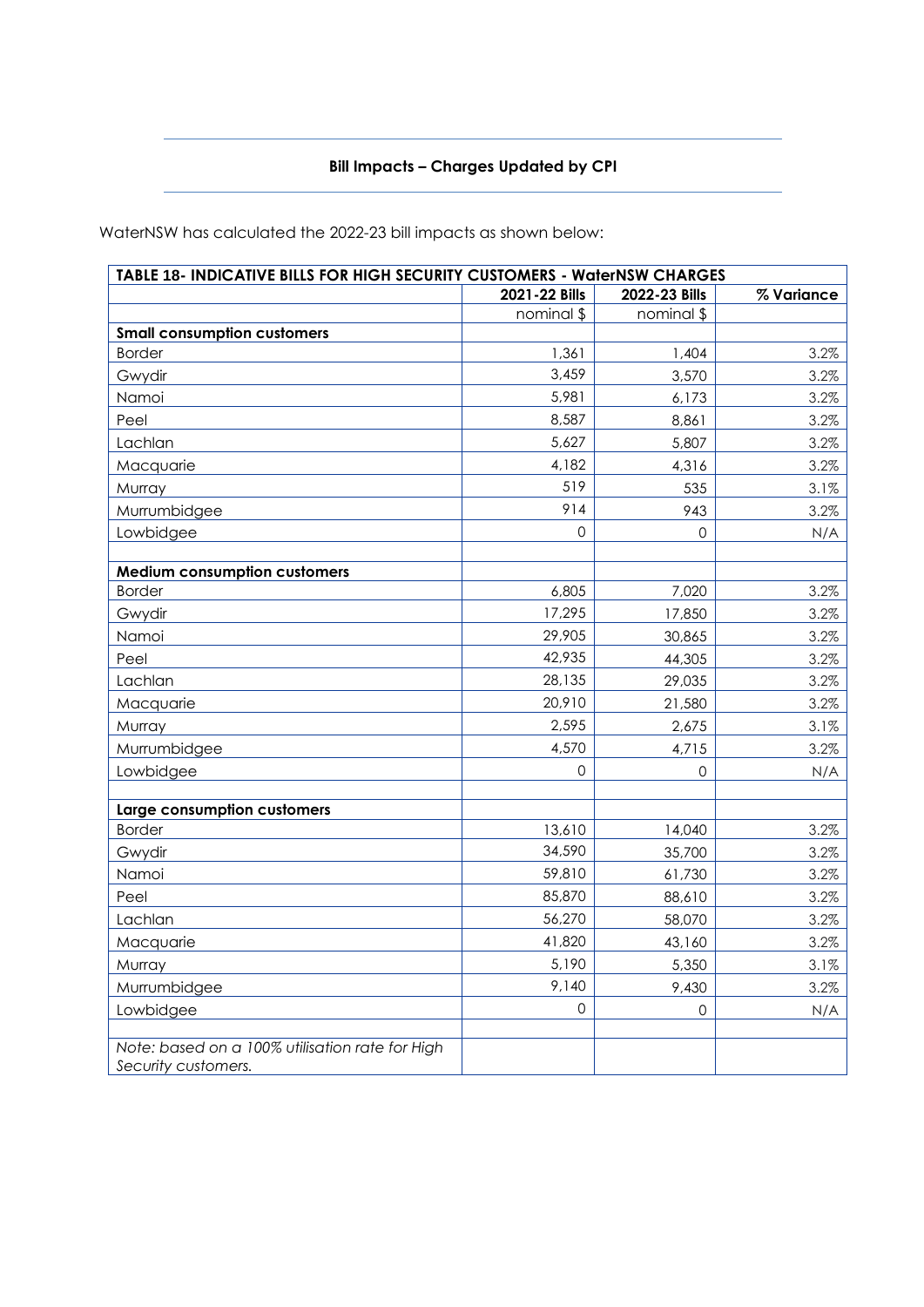| TABLE 19 - INDICATIVE BILLS FOR GENERAL SECURITY CUSTOMERS - WaterNSW CHARGES                                                              |               |               |            |
|--------------------------------------------------------------------------------------------------------------------------------------------|---------------|---------------|------------|
|                                                                                                                                            | 2021-22 Bills | 2022-23 Bills | % Variance |
|                                                                                                                                            | nominal \$    | nominal \$    |            |
| <b>Small consumption customers</b>                                                                                                         |               |               |            |
| <b>Border</b>                                                                                                                              | 663           | 684           | 3.2%       |
| Gwydir                                                                                                                                     | 1,435         | 1,481         | 3.2%       |
| Namoi                                                                                                                                      | 2,863         | 2,954         | 3.2%       |
| Peel                                                                                                                                       | 2,053         | 2,118         | 3.2%       |
| Lachlan                                                                                                                                    | 2,241         | 2,313         | 3.2%       |
| Macquarie                                                                                                                                  | 1,692         | 1,747         | 3.2%       |
| Murray                                                                                                                                     | 275           | 283           | 3.1%       |
| Murrumbidgee                                                                                                                               | 441           | 456           | 3.3%       |
| Lowbidgee*                                                                                                                                 | 172           | 178           | 3.5%       |
| <b>Medium consumption customers</b>                                                                                                        |               |               |            |
| <b>Border</b>                                                                                                                              | 3,314         | 3,420         | 3.2%       |
| Gwydir                                                                                                                                     | 7,177         | 7,407         | 3.2%       |
| Namoi                                                                                                                                      | 14,314        | 14,771        | 3.2%       |
| Peel                                                                                                                                       | 10,263        | 10,592        | 3.2%       |
| Lachlan                                                                                                                                    | 11,206        | 11,566        | 3.2%       |
| Macquarie                                                                                                                                  | 8,462         | 8,734         | 3.2%       |
| Murray                                                                                                                                     | 1,374         | 1,416         | 3.1%       |
| Murrumbidgee                                                                                                                               | 2,206         | 2,279         | 3.3%       |
| Lowbidgee*                                                                                                                                 | 860           | 890           | 3.5%       |
|                                                                                                                                            |               |               |            |
| Large consumption customers                                                                                                                |               |               |            |
| <b>Border</b>                                                                                                                              | 6,628         | 6,840         | 3.2%       |
| Gwydir                                                                                                                                     | 14,354        | 14,814        | 3.2%       |
| Namoi                                                                                                                                      | 28,628        | 29,542        | 3.2%       |
| Peel                                                                                                                                       | 20,526        | 21,184        | 3.2%       |
| Lachlan                                                                                                                                    | 22,412        | 23,132        | 3.2%       |
| Macquarie                                                                                                                                  | 16,924        | 17,468        | 3.2%       |
| Murray                                                                                                                                     | 2,748         | 2,832         | 3.1%       |
| Murrumbidgee                                                                                                                               | 4,412         | 4,558         | 3.3%       |
| Lowbidgee*                                                                                                                                 | 1,720         | 1,780         | 3.5%       |
| * refers to supplementary licences holders in<br>the Lowbidgee<br>Note: based on a 60% utilisation rate for<br>General Security customers. |               |               |            |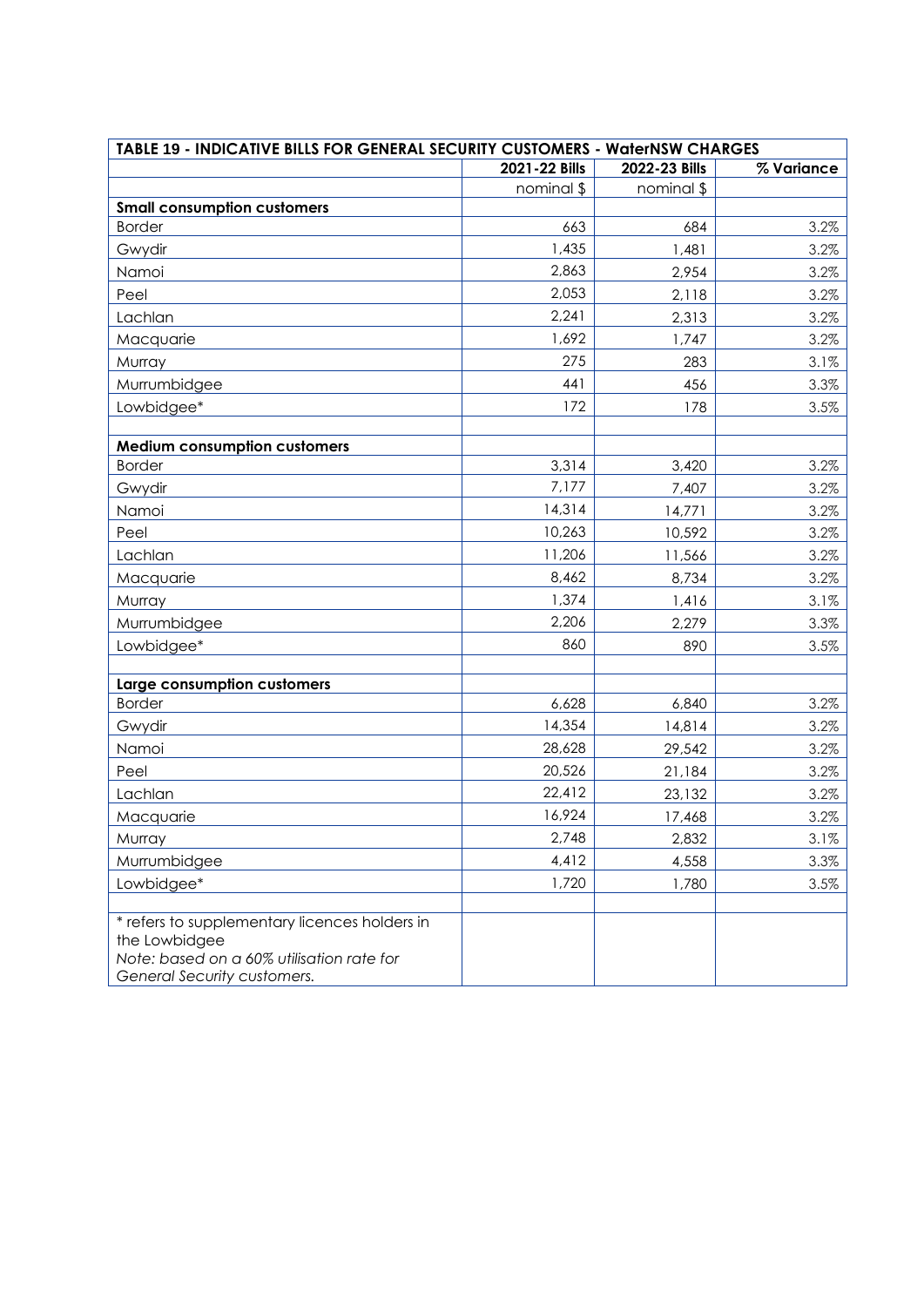| <b>MDBA/BRC CHARGES</b>             |               |               |            |
|-------------------------------------|---------------|---------------|------------|
|                                     | 2021-22 Bills | 2022-23 Bills | % Variance |
| <b>HIGH SECURITY</b>                | nominal \$    | nominal \$    |            |
| <b>Small consumption customers</b>  |               |               |            |
| <b>Border</b>                       | 570           | 588           | 3.2%       |
| Murray                              | 1,049         | 1,083         | 3.2%       |
| Murrumbidgee                        | 223           | 230           | 3.1%       |
| <b>Medium consumption customers</b> |               |               |            |
| <b>Border</b>                       | 2,850         | 2,940         | 3.2%       |
| Murray                              | 5,245         | 5,415         | 3.2%       |
| Murrumbidgee                        | 1,115         | 1,150         | 3.1%       |
| Large consumption customers         |               |               |            |
| <b>Border</b>                       | 5,700         | 5,880         | 3.2%       |
| Murray                              | 10,490        | 10,830        | 3.2%       |
| Murrumbidgee                        | 2,230         | 2,300         | 3.1%       |
| <b>GENERAL SECURITY</b>             |               |               |            |
| <b>Small consumption customers</b>  |               |               |            |
| <b>Border</b>                       | 229           | 236           | 3.4%       |
| Murray                              | 491           | 507           | 3.2%       |
| Murrumbidgee                        | 86            | 89            | 3.0%       |
| <b>Medium consumption customers</b> |               |               |            |
| <b>Border</b>                       | 1,143         | 1,182         | 3.4%       |
| Murray                              | 2,455         | 2,533         | 3.2%       |
| Murrumbidgee                        | 431           | 444           | 3.0%       |
| Large consumption customers         |               |               |            |
| <b>Border</b>                       | 2,286         | 2,364         | 3.4%       |
| Murray                              | 4,910         | 5,066         | 3.2%       |
| Murrumbidgee                        | 862           | 888           | 3.0%       |

# **TABLE 20 - INDICATIVE BILLS FOR HIGH SECURITY AND GENERAL SECURITY CUSTOMERS - MDBA/BRC CHARGES**

| <b>TABLE 21 - INDICATIVE BILLS FOR CUSTOMERS IN THE FRWS</b> |               |               |            |
|--------------------------------------------------------------|---------------|---------------|------------|
|                                                              | 2021-22 Bills | 2022-23 Bills | % Variance |
|                                                              | nominal \$    | nominal \$    |            |
| Energy Australia                                             | 4,597,921     | 4.779.412     | 3.9%       |
| Raw water - minor customer                                   | 483.5         | 501.2         | 3.7%       |
| Filtered water - minor customer                              | 597           | 617           | 3.2%       |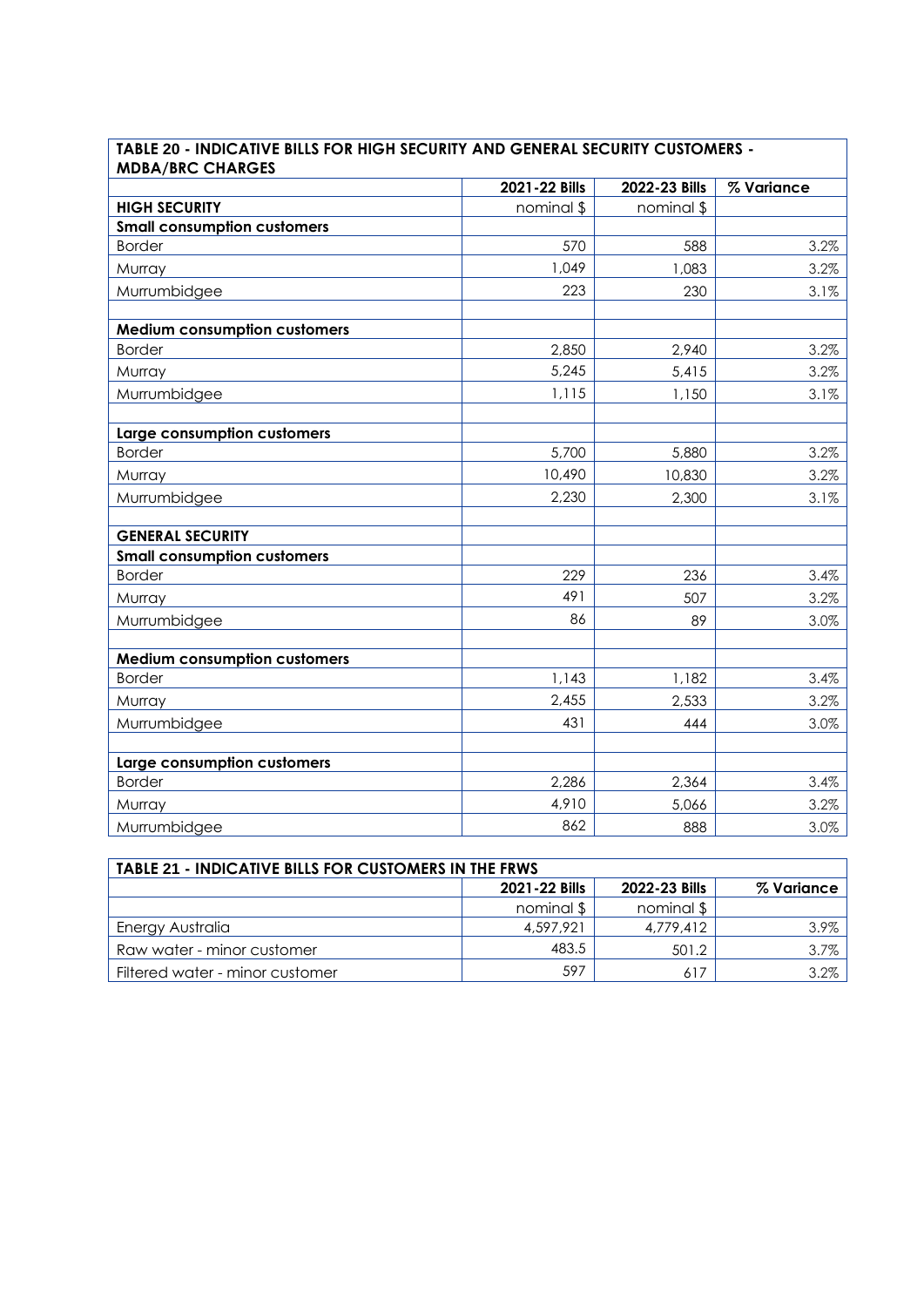### **Notification of the Proportion of Voluntary Telemetry Uptake**

Pursuant to clause 6 of Schedule 5 of the IPART Final Determination on WaterNSW Prices for Bulk Water Services from 1 October 2021 and clause 6 of schedule 6 of the IPART Final Determination on Water Administration Ministerial Corporation Maximum prices for water management services from 1 October 2021, WaterNSW hereby notifies IPART of the Proportion of Voluntary Telemetry Uptake for the 2022-23 financial year in accordance with the following calculation:

$$
\frac{A}{B} = C
$$

Where:

- A is 695 meters which represents WaterNSW's best estimate of the total number of voluntary telemetric meters that will operate in the 2022-23 financial year; and
- B is 6,712 meters which represents WaterNSW's best estimate of the total number of potential voluntary telemetric meters that will operate in the 2022-23 financial year.
- C is 10.35 per cent which represents the Proportion of Voluntary Telemetry Uptake for the 2022-23 financial year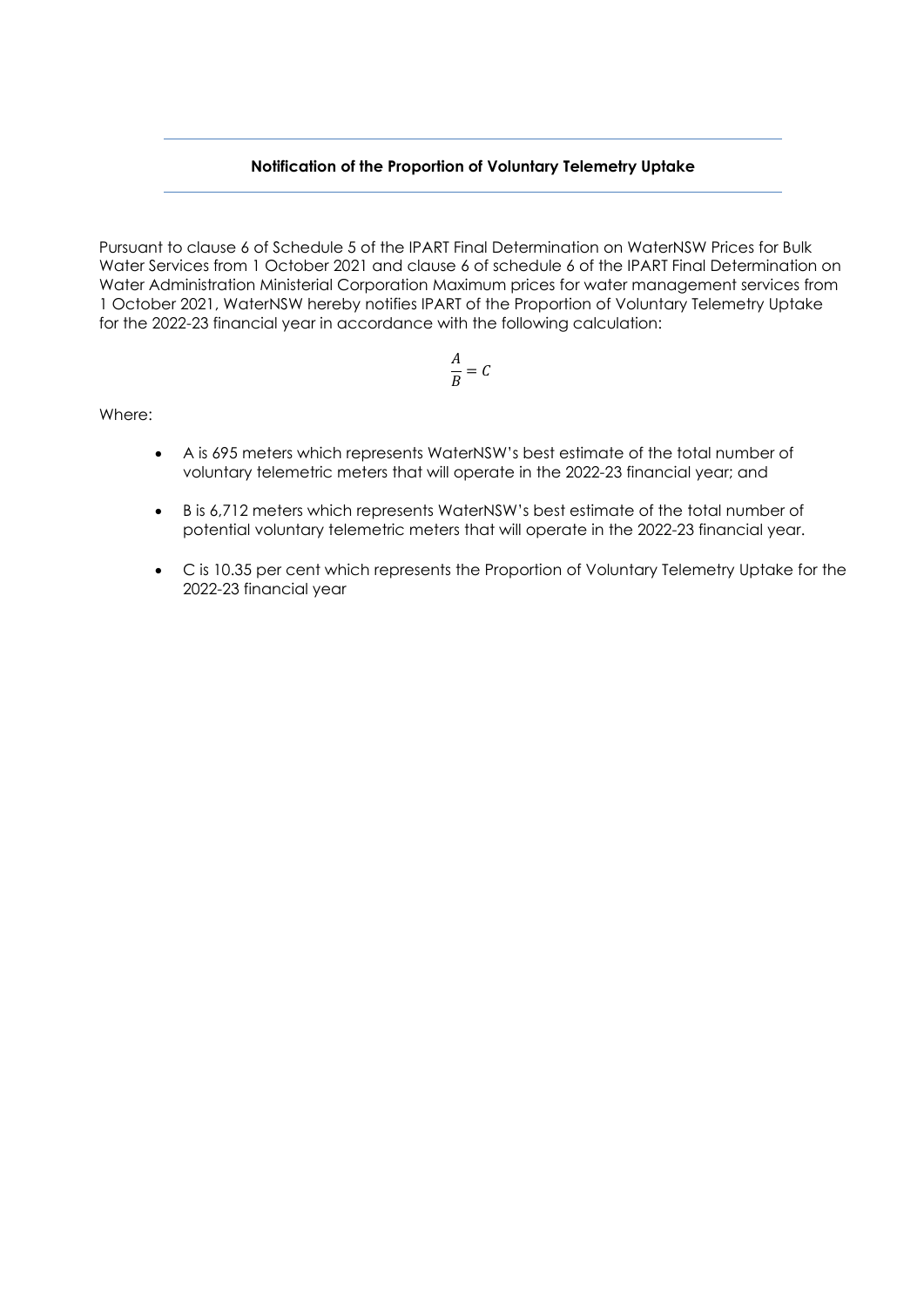### **Information on consumption forecasts**

## **WaterNSW's forecast of demand for, or consumption of, infrastructure services for the 2022-23 financial year**

The following information on WaterNSW's demand and consumption forecasts is disclosed for IPART's consideration in the event that IPART decides that it is reasonably necessary to make variations to the 2022-23 charges having regard to changes in demand or consumption forecasts related to:

- Updated 20 year rolling average of actual water usage
- Updated Entitlement volumes
- Updated High Security Premium

WaterNSW's forecast of 2022-23 expected demand is based on:

- the 20-year rolling average of actual water sales (with a two-year lag) from 2001-02 to 2020-21.
- Actual entitlement volumes in the 2020-21 financial year.

The results are shown below.

| <b>Valley</b> | Usage (ML) | <b>Entitlement volumes (ML)*</b> |
|---------------|------------|----------------------------------|
| <b>Border</b> | 133,342    | 266,359                          |
| Gwydir        | 209,345    | 536,885                          |
| Namoi         | 131,739    | 265,532                          |
| Peel          | 12,430     | 46,678                           |
| Lachlan       | 169,332    | 690,435                          |
| Macquarie     | 216,718    | 675,135                          |
| Murray        | 1,334,268  | 2,360,497                        |
| Murrumbidgee  | 1,516,647  | 2,705,470                        |
| Lowbidgee     | N/A        | 747,000                          |
| Total         | 3,723,819  | 8,293,991                        |

### **Table 22: 2022-23 usage and entitlements forecast**

\* Entitlement volumes which are billable under the fixed charge. For example, excludes supplementary licences except for the Lowbidgee, where WaterNSW levies a fixed charge on supplementary water holders.

WaterNSW's forecast of expected demand in the Fish River Water Scheme (FRWS) for the 2022-23 financial year is based on:

- For Energy Australia: the 20-year rolling average of actual water sales (with a two-year lag) from 2001-02 to 2020-21, excluding past usage from the Wallerawang Power Plant.
- For minor customers: the 20-year rolling average of actual water sales (with a two-year lag) from 2001-02 to 2020-21,
- Minimum Annual Quantity (MAQ) levels as defined in WaterNSW's licence to operate the FRWS issued under the *Water Act 1912 NSW.*

The results are shown below: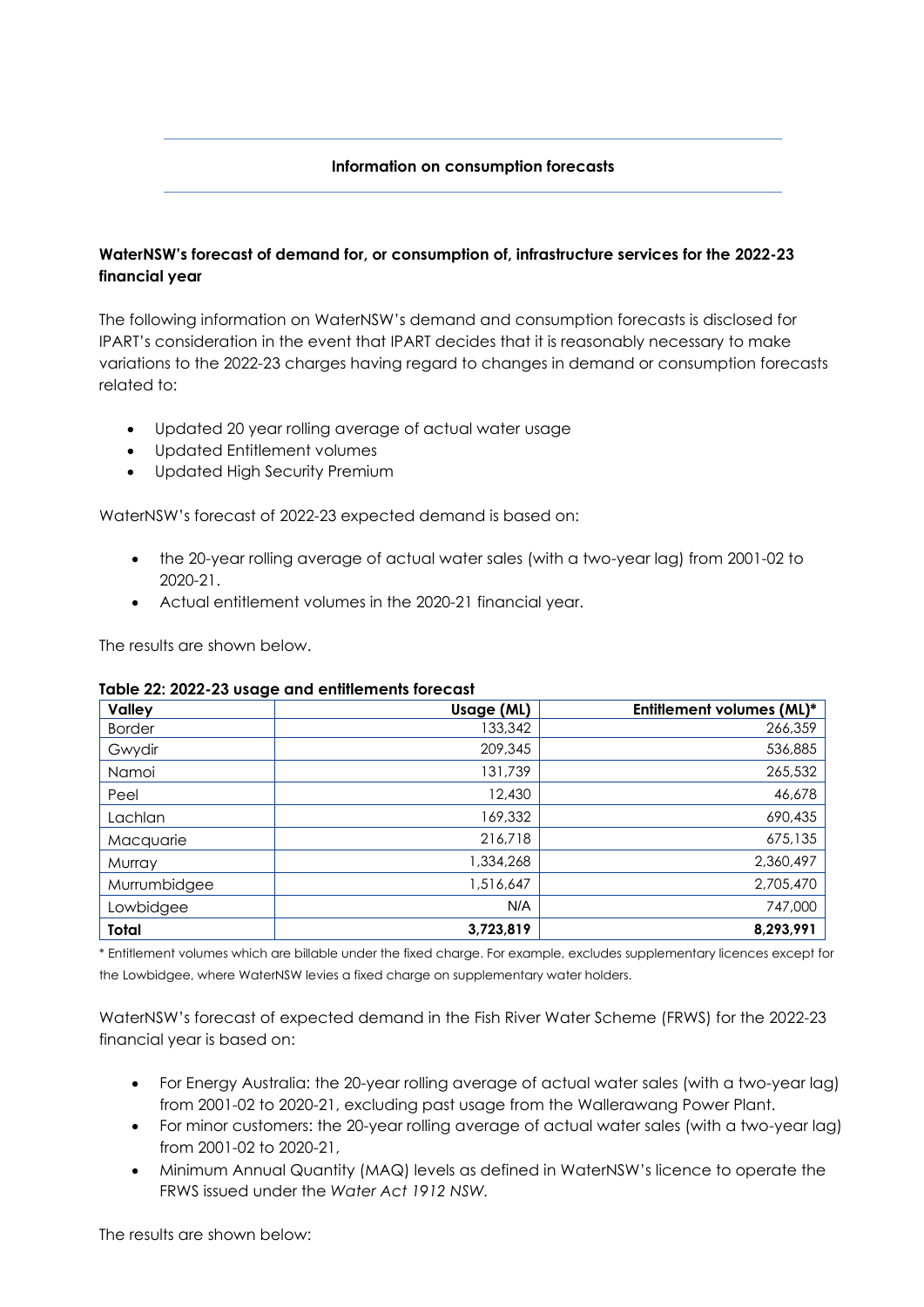| Customer               | Usage (ML) | Minimum Annual Quantity (ML)* |
|------------------------|------------|-------------------------------|
| Fish River – Energy    | 1,781      | 8,184.0                       |
| Australia              |            |                               |
| Fish River - Raw Water | 51         | 17.4                          |
| Minor customers        |            |                               |
| Fish River - Filtered  |            |                               |
| <b>Water Minor</b>     | 100.       | 46.6                          |
| customers              |            |                               |
| Total                  | 1,933      | 8,248.0                       |

**Table 23: 2022-23 usage and minimum annual quantity forecast FRWS**

\* MAQ (Minimum Annual Quantity) for minor customers is 200KLs for each minor customer multiplied by the number of minor customers. For instance, 17.4 MAQ MLs is derived by multiplying 87 raw water customers by 200Kls per customer. 46.60 MAQ is derived by multiplying 233 filtered water customers by 200KLs per customer

WaterNSW's estimate of the updated high security premium is determined by multiplying the following factors:

- the reliability ratio which is the ratio of the 1) 20-year rolling average of water allocation rates for high security licences and 2) the 20-year rolling average of water allocation rates for general security licences, with a two-year lag; and
- the conversion factor which is a fixed factor set by IPART, using information sourced from each valley's water sharing plan. The factor represents the 'units' of general security water required to secure one 'unit' of high security water.

The updated high security premium is shown in the table below:

|               | Updated 20-year average of<br>actual annual water<br>allocations |  |                 | <b>Reliability</b><br>Ratio |      | Conversion<br>factor |      | <b>High Security</b><br>Premium |       |
|---------------|------------------------------------------------------------------|--|-----------------|-----------------------------|------|----------------------|------|---------------------------------|-------|
|               | <b>HS</b>                                                        |  | GS              |                             |      |                      |      |                                 |       |
| <b>Valley</b> | <b>Licences</b>                                                  |  | <b>Licences</b> |                             |      |                      |      |                                 |       |
| <b>Border</b> | 100%                                                             |  | 43%             | $=$                         | 2.31 | X                    | 1.25 | $=$                             | 2.89  |
| Gwydir        | 100%                                                             |  | 31%             | $=$                         | 3.25 | X                    | 1.40 | $=$                             | 4.55  |
| Namoi         | 100%                                                             |  | 39%             | $=$                         | 2.58 | X                    | 1.25 | $=$                             | 3.22  |
| Peel          | 97%                                                              |  | 55%             | $=$                         | 1.75 | Χ                    | 6.54 | $=$                             | 11.47 |
| Lachlan       | 82%                                                              |  | 26%             | $=$                         | 3.16 | X                    | 2.50 | $=$                             | 7.89  |
| Macquarie     | 100%                                                             |  | 30%             | $=$                         | 3.31 | Χ                    | 1.88 | $=$                             | 6.23  |
| Murray        | 94%                                                              |  | 51%             | $=$                         | 1.84 | X                    | 1.31 | $=$                             | 2.40  |
| Murrumbidgee  | 97%                                                              |  | 54%             | $=$                         | .79  | χ                    | 1.69 | $=$                             | 3.03  |

# **Table 24: Calculation of updated HS premium**

## **WaterNSW's estimate of demand or consumption for infrastructure services for the current, 2021-22 financial year**

The WCIR requires WaterNSW to disclose its estimate on current year demand as part of the annual review process.

WaterNSW's forecast of expected demand for the 2021-22 financial year is equivalent to the forecast included in IPART's 2022 Determination. The recent severe rainfall and flood events in NSW has created significant uncertainty in 2021-22 demand. At this time, the Determination forecast is appropriate until the weather events are resolved, and more information is obtained.

As entitlements are typically stable, forecast entitlements are based on year-to-date figures.